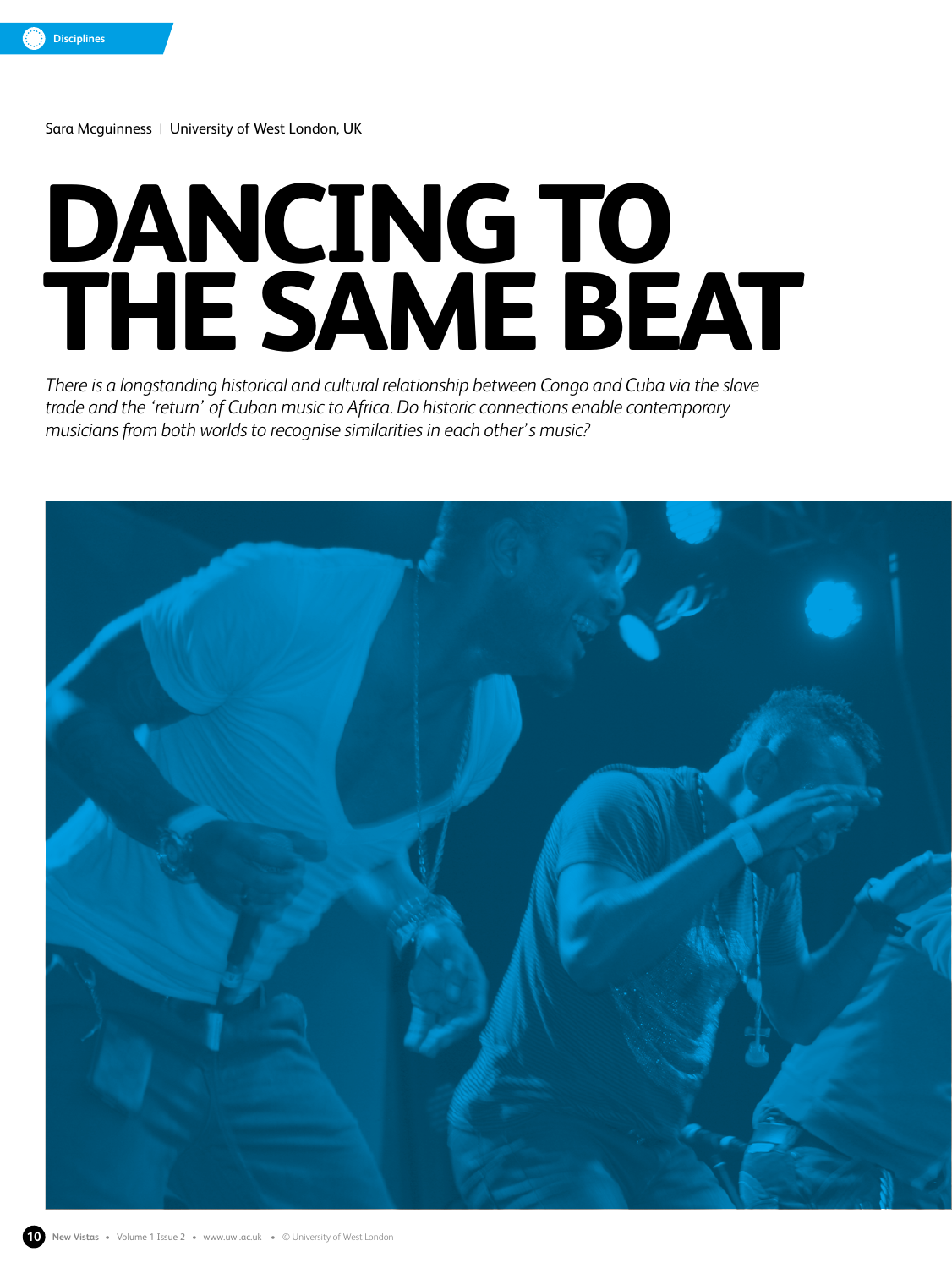*The 1950s Congolese popular music, with its distinctly modern yet African sound, was one of the few styles that swept to popularity throughout the African continent. To this day, Congolese music continues to be a powerful musical force pan-Africa*



### **ntroducing two musical powerhouses**

This paper focuses on the links between two of the arguably most popular global musical styles, the music of Cuba and the Democratic Republic of Congo. I came to this topic through my work as a musician immersed in both styles. As I played and interacted with musicians and audiences it became clear to me that there was more than a superficial connection between the two musical genres and I wanted to discover more. In this paper I provide some background on the music of the two countries and examine features shared by these two musical powerhouses. I

Cuba, the largest Caribbean island, is famed for its outpourings of glorious music. There are a myriad of styles originating in Cuba, all a blend to a greater or lesser extent of European and African styles. The genre that I wish to focus on is Cuban *son*, the popular dance music of Cuba from the mid 1940s onwards. The term *son* might not be familiar to the reader, however one of its offshoots *salsa* will be more recognisable. Whilst numerous musical styles have emerged from Cuba, the name *salsa* has, among the wider international audience, become the generic term used for Cuban *son* and related music from Cuba, Latin America and the USA. In reality *salsa* – a style of music commonly associated with Cuba – was developed in Puerto Rico, New York and South America. Its roots are in Cuban *son* with inputs from Puerto Rican and South American popular music and its instrumentation is inspired by jazz big bands. With the global success of the Buena Vista Social Club project (playing *son*) and the almost worldwide popularity of *salsa* dance classes, *salsa* and Cuban music have perhaps grabbed the attention of the world more than ever over the last two decades.

In Africa there are two Congos, Republic of Congo (former French colony) and the larger Democratic Republic of Congo (former Belgian colony). The two capital cities Brazzaville and Kinshasa on opposite banks of the river Congo, are geographically the closest capitals in the world (with the exception of Rome and Vatican City).

These two countries, between them covering a great expanse of Central Africa, have for many years produced prolific amounts of wonderful music. In fact in the 1950s Congolese popular music, with its distinctly modern yet African sound, was one of the few styles that swept to popularity throughout the African continent. To this day, Congolese music continues to be a powerful musical force pan-Africa. In the UK, Congolese music is undoubtedly less visible to the mainstream audience than *salsa*. However, the popularity of Congolese *rumba* extends to the African diaspora particularly the East and Central African communities, and the UK audience is no exception.

#### **From Congo to Cuba…**

Contemporary scholarship in ethnomusicology has made frequent reference to the links between the music of Congo and Cuba (Sublette, 2004; wa Mukuna, 1992; 1999). As is the case with the development of many musical styles, the slave trade had great impact on the development of Cuban music, with a significant input from people taken from the Congo basin. Cuba was established as a Spanish colony in 1511, and remained under Spanish rule – bar a brief period of British control in 1762 – until it was ceded to United-States custody in 1898. The Spanish Government imported very few slaves themselves, preferring to trade with slavers (Sublette, 2004: 77). This led to the slave population of Cuban being made up of people from diverse ports of embarkation. Evidence suggests that slaves from the Congo Basin were being taken to Cuba from the very early days of the colony right up until after the official abolition of slavery in 1886, with estimates putting the proportion of slaves of Congo origins at 32%, the largest slave contingent (Grandio-Moraguez, 2008). In addition to people forcibly taken from Africa, settlers on the island included Europeans from Spain and beyond, the largest Chinese population in the Caribbean and immigrants from nearby islands such as Hispaniola (now Haiti/ Dominican Republic). The vast range of musical styles that developed in Cuba grew out of this complex mesh of imported cultures. Scholars have entered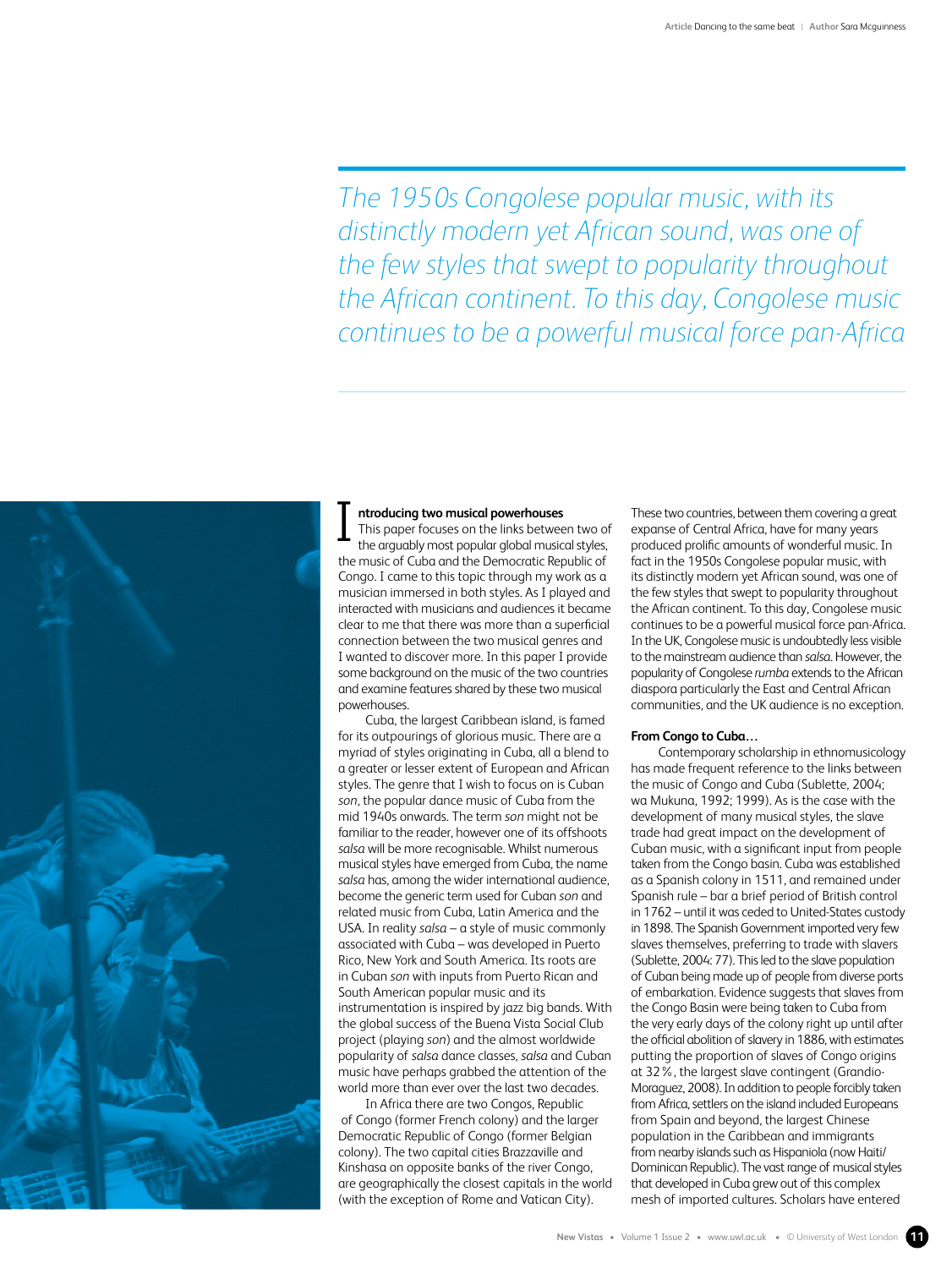*Initially [Congolese] musicians embraced Latin America not just in the music but also in the associated performance practice; they adopted Spanish names, wore outfits inspired by Latin bands and copied the dance steps*



into much analysis of and debate on the roots of Cuban music; charting its exact lineage is problematic for much of this musical development occurred before the advent of recording or the use of ethnographic research methods. In addition, records of the distribution of slaves and their origins are vague and inaccurate. Those that do exist give slaves assumed identities loosely based on their port of embarkation (Bergad, 1995; Grandío-Moraguez, 2008; Ortiz, 1975). However, there is no doubt that the music of slaves taken to Cuba from the Congo basin played a huge role in the development of Cuban music (Cabrera, 1979; Garcia, 2006; Ortiz, 1975; Sublette, 2004).

#### **… and back again**

The 'return' of Cuban music to Africa in the 1930s has been well documented (Sublette, 2004, Topp-Fargion, 2004). In the 1930s several factors combined to allow Africa to become one of the main audiences for the outpourings of Cuban and Latin American music from primarily USA-based record labels. For instance, what was then a young global record industry needed to find a new market after the 1929 Wall Street Crash decimated its home customer base. In an attempt to survive the recession that followed, 'RCA Victor' and the 'Gramophone Company' collaborated in 1933 to produce the 'GV' series for the African audience. 'GV' reportedly stood for 'Gramophone-Victor', however, it appears that musicians and consumers substituted their own interpretations, the most popular among Congolese being 'Grand Vocalistes' (Topp Fargion, 2004: 2). Initially aimed at the West African market the 'GV' releases found popularity across Africa, particularly in the two Congos (Topp Fargion, 2004, 2). The series ran until 1958 after having produced around 250 releases which were most popular in the mid-1940s. The first track to be released on the 'GV' series was a Don Apiazu recording of *El Manisero*, a Cuban classic by composer Moisés Simons.

Belgian Congo, with its wealth of opportunity, was a draw for immigrants from Africa and the wider world. Congo-based foreign entrepreneurs played an important role in the pan-African success of Congolese popular music, with the formation of, and investment in, a thriving record industry. Coupled with a comprehensive network of radio stations, the industry helped promote Congolese music abroad. 'Congo Jazz' – as it was known – became popular with African and white audiences alike in the 1950s. The popularity of Cuban and other Latin American music in the two Congos led to a large number of records being released to this market. Cuban favourites included top Cuban artists Miguel Matamoros and his various groups, Septeto Habanero and later Orquesta Aragón.

It became common practice for Congolese bands to include Cuban and Latin American songs in their repertoire. Modelled on Cuban bands, instrumentation included Latin American percussion and horn sections. Initially musicians embraced Latin America not just in the music but also in the associated performance practice; they adopted Spanish names, wore outfits inspired by Latin bands and copied the dance steps. Vocals were often sung in mock Spanish and Spanish words were interjected into the music. In an interview, Congolese guitarist and bandleader Franco is quoted as saying:

Well nobody understood Spanish. Nevertheless, we took a dictionary and searched for words that would sound good and we used them regardless of their true meaning.

(Franco, Interview with wa Mukuna, 17 March 1983)

# **Congolese music finds its own voice**

Congolese music is commonly described in terms of generations; an in-depth description of the generations and the social and political inputs into the development of Congolese music is however beyond the scope of this paper. The music of the 1950s-70s was termed 'the second generation' and there were clear links between the development of this music termed *rumba lingala* and Cuban *son*. But this was to change in the early 1970s as the music moved into the so-called 'third generation' with the emergence of 'youth bands' and a conscious move away from Cuban elements in Congolese popular music (Ewens, 1994; wa Mukuna, 1999; White, 2008). The Youth Bands dropped the percussion and the horn section and the drum kit and electric guitars became prominent in the music. The emphasis changed to give more importance to the dancing section of the song, with choreographed dance moves and a driving snare drum rhythm – a defining feature of 'third generation' music. Zaiko Langa Langa also introduced a vocalist called an *atalaku* who shouted out dance moves and played percussion in the final dancing section of the song, termed *seben*. The 'modern' but distinctly African sound of this music, coupled with an established recording industry in the country, ensured that Congolese *rumba* maintained popularity throughout Africa.

In the early 1990s Congolese music moved into 'fourth generation' with the arrival of a band called Wenge Musica. In 'fourth generation' Congolese music there was even greater emphasis on dancing and the *seben* with more focus on lead guitarists and their skills. The role of the *atalaku* also increased, in addition to calling the dance moves the *atalaku* now sang on occasions and shouted out people's names for money and favours.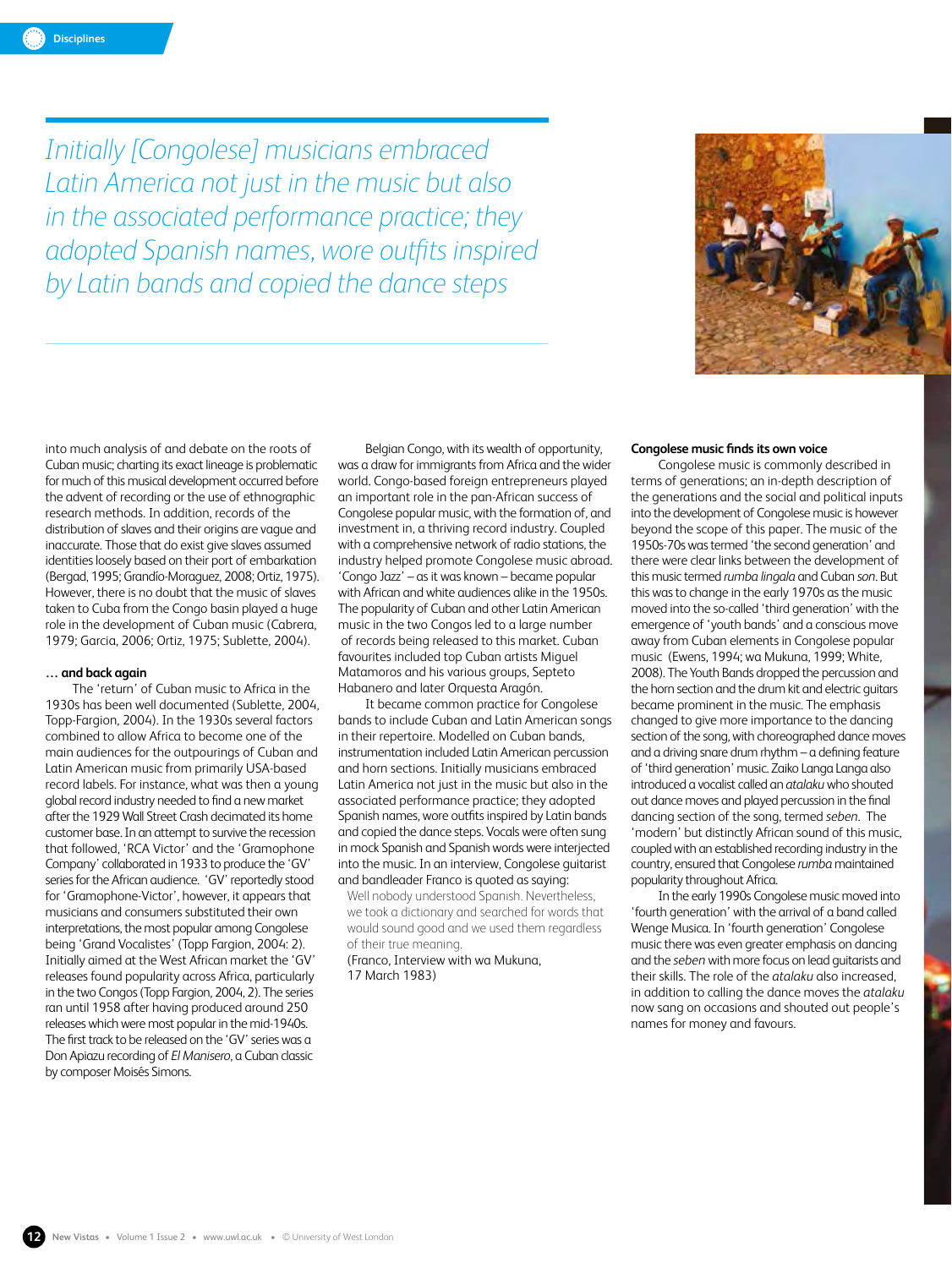

## **Links to Cuban music are retained**

So, there was Congolese input into Cuban music from the very early days of the Spanish colony. Cuban musical styles – in particular *son* – found popularity worldwide, including a large Central and West African market. I would argue that the Congolese audience heard familiarity in this music that was 'returning' to Africa and embraced the music. As Congolese music modernized, it moved away from the obvious similarities with Cuban music. However, the musical styles retained significant commonalities. These include the way that songs are structured and interaction between the band and audience.

There are remarkable similarities between the structure of Cuban *son* and Congolese *rumba*. *Son* has a two-part structure, the first section, often called the *largo* section, is where the story is told. It comprises an introduction, verses (usually two or three, but the number is not set) and a link into the next section, called the *montuno* section. The *montuno* is the section that most interests me. It is the 'dancing part' of the song and has grown to be by far the longest section of the song, especially in live performance. Having played and taught Cuban music for many years I have grown to realise the richness in structure and musical organisation of the *montuno*. This is, I believe, one of the reasons that Cuban *son* and *salsa* have gained such huge popularity globally. In keeping with Nketia's theory of African musical organisation, the *montuno* section features a short repeated chord progression, which is built from layers of interlocking percussive parts (Nketia, 1974). Over this backing, there are short repeated vocal chorus with call and response lead vocals, instrumental solos, changes in dynamics effected by musicians either dropping out or playing with differing intensity and repeated interlocking horn lines that build-up in density and volume, called *mambos*. All of these sections are open in length, allowing for interaction between the musicians and the audience. This enables the band to create a musical conversation with the audience.

In similar fashion, in 'fourth generation' Congolese Rumba, the 'dancing part' of the music is of paramount importance. *Rumba* has a three-part structure, the *rumba* section is where the story is told, again it starts with an introduction followed by a number of verses; the exact number of verses may vary. The song then moves into the refrain where there are a number of choruses sung in harmony, interspersed with vocal solos. The song then moves into the part that the dancers have been waiting for, the *seben*. This, in common with *montuno* in *son*, is by far the longest section of the song, especially in live performance. In *seben*, the electric guitars come to the fore with extended lead guitar solos. Adhering to Nketia's model of musical organisation, the groove is created by layers of interlocking repeated patterns – termed *ostinato* - over a short repeated chord progression (Nketia, 1974). Over this, the singers execute choreographed dance moves in response to vocal cues from a vocalist called the *atalaku* with a half-rapped, half-sung style. Sections are separated by rolls on the drums and are, as with the Cuban *montuno*, open in length, allowing for interaction between musicians and audience. Another feature shared with *montuno* is the way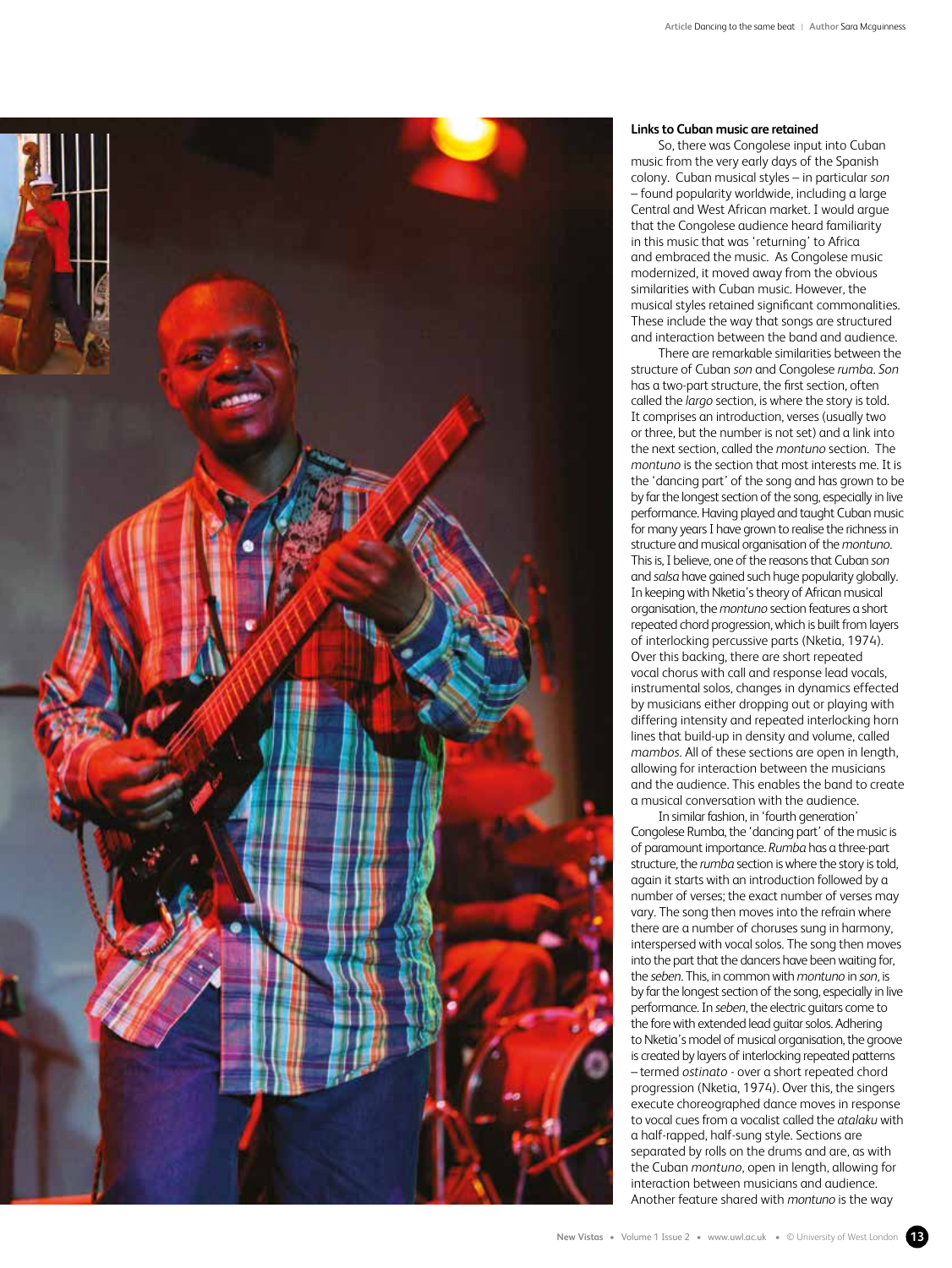



that dynamics are created through instruments dropping out or playing with differing intensity.

I have referred to the interaction with the audience that is an inherent feature of both *seben* and *montuno*. As a musician immersed in Latin music, I expect this relationship as part of a performance. The band will interact with the audience: extending sections in response to the dancers, instruments will drop out or increase their volume at times to create dynamics, and solos will be inserted. All of this creates excitement in the performance. Indeed, when playing many other styles, I am struck by the relative lack of flexibility and the resultant change in relationship with the public. However, when I first played with a Congolese band I was pleasantly surprised to experience the same interaction as that present in Cuban music. The freedom that this allows means that each performance is individual, tailored by action and the reaction of the band and the audience.

In both Congolese *rumba* and Cuban *son* the focus is on the final section of the music, *seben* and *montuno* respectively, the section intended for dancing. This is by far the longest section of the song. Within this there are significant commonalities between the two styles. Not only do they share a common timeline, both adhere to Nketia's model of musical organisation with the groove created by layers of interlocking *ostinati* over a short repeated chord progression. The open nature of the sections and the use of dynamics allows for a great deal of interaction with the audience.

#### **Conclusion**

I have shown the significant commonalities between the music of Congo and Cuba. Why is this important? Prior to this research there was little or no consideration of contemporary links between the two styles, indeed the concept of Congolese music moving away from Cuban music was cited as one of the developments of 'third generation' Congolese *rumba*. My research shows that, as Cuban *son* and Congolese *rumba* evolved, they maintained strong similarities, not in terms of instrumentation but, perhaps more importantly, in terms of musical organisation, and performance practice.

Although there is a great deal of writing about and research into Cuban music, there is surprisingly little detailed discussion about the musical inputs from Congo. Whilst Congolese music has achieved widespread popularity across Africa, Western audiences may not be directly aware of this great music. However, they will have listened and danced to musical styles with Congolese input at their very roots, as journalist and academic Ned Sublette states:

Much of the sway of the world's popular music today comes one way or another from this large zone of Africa, as a *lingua franca* so basic that hardly anyone stops to think: Why is this our rhythm? Why are these the moves we like to do? Where do they come from? We may never be able to answer the questions fully, but we do know that a lot of it comes from the Congo and a lot of it comes from the Congo via Cuba.

#### (Sublette 2004: 175)

Considering the prominent importance of Congolese popular music it is, on one level, surprising that it has attracted little international scholarly attention. However this could be explained by the fact that the Democratic Republic of Congo has a history of instability and unrest, which serves to isolate the country from the international community. Surely as one of the powerful contemporary styles, this music warrants more scrutiny.



#### **References**

Bergad, L. (1995) *The Cuban Slave Market 1790-1880*. Cambridge, New York: Press Syndicate of the University of Cambridge

Cabrera, L. (1979, 1986) *Reglas de Congo, Palo Monte Mayombero*. Miami, FL: Ediciones Universal

*Ewens, G. (1994) Congo Colossus: The Life and Legacy of Franco and OK Jazz*. Norfolk: BUKU Press

Garcia, D. (2006) *Arsenio Rodríguez and the Transnational Flows of Latin Popular Music*. Philidelphia, PA: Temple University Press

Grandío-Moraguez, O. (2008) The African Origins of Slaves Arriving in Cuba. In D. Eltis and D. Richardson (eds.) *Extending the Frontiers: Essays on the New Transatlantic Slave Database*. New Haven and London: Yale University Press

Nketia, J.H.K. (1974) *The Music of Africa*. New York: Norton Ortiz, F. (1975) *Los Negros Esclavos*. Havana: Editorial de Ciencas Sociales. (First published in 1916)

Sublette, N. (2004) *Cuba and its Music*. Chicago: Chicago Review Press

Topp Fargion, J. (2004) Sleeve notes to 'Out of Cuba: Latin American Music takes Africa by Storm'. London: Topic Records

wa Makuna, K .(1992) The Genesis of Urban Music in Zaire. *Journal of the International Library of African Music 7* (2): 72-84 wa Makuna, K (1999) The Evolution of Urban Music In

Democratic Republic of Congo During The Second And Third Decades (1975-1995) of The Second Republic. *Journal of the International library of African Music 7* (4): 73-87

White, B. (2008) *Rumba Rules: The Politics of Dance Music in Mobutu's Zaire*. Durham and London: Duke University Press

### **About the author**

Sara Mcguiness is a Lecturer in Music at the University of West London

#### **Keywords**

Congolese rumba, Cuban son, seben, clave